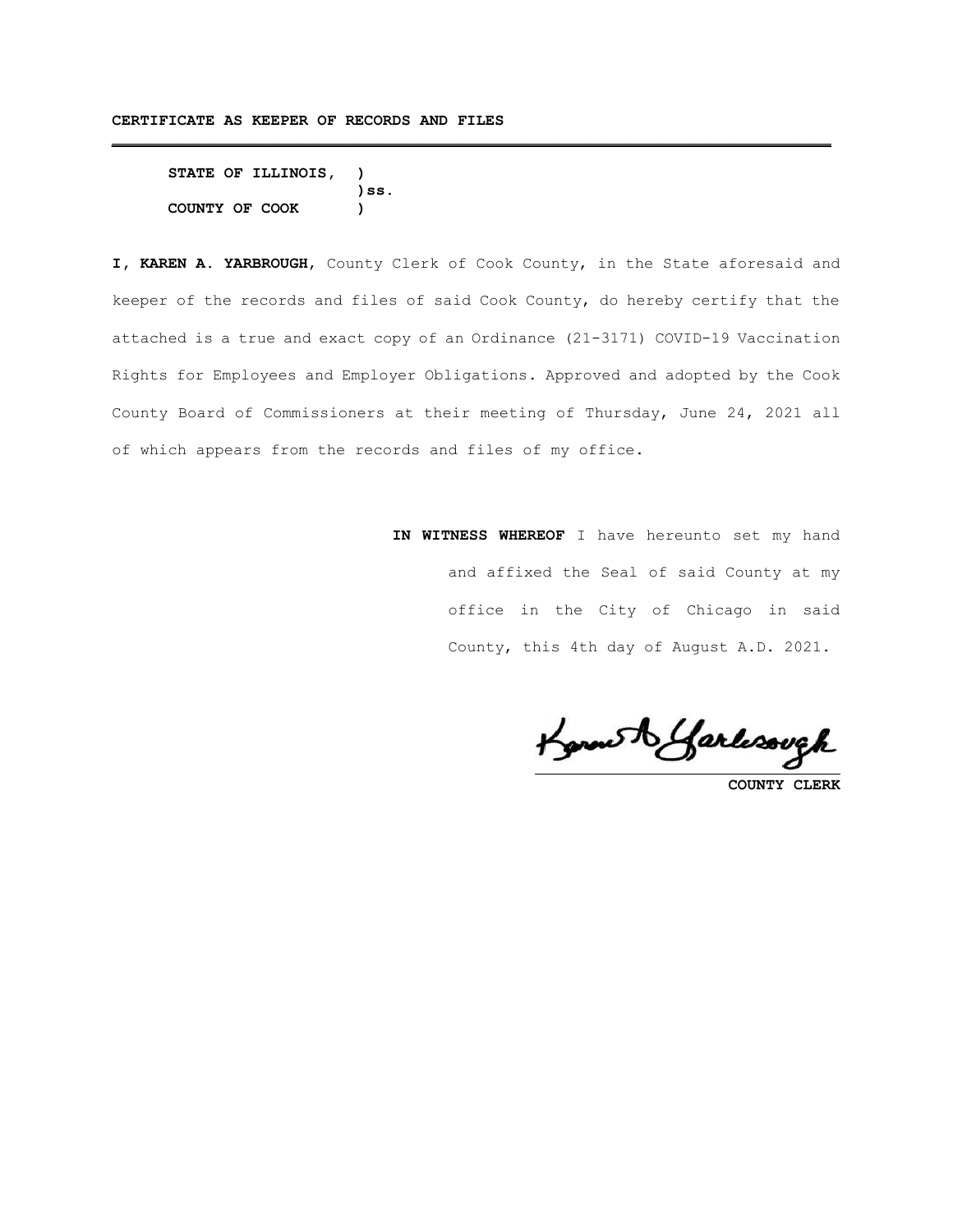# **21-3171 ORDINANCE**

#### **Sponsored by**

# **THE HONORABLE TONI PRECKWINKLE, PRESIDENT, JOHN P. DALEY, ALMA E. ANAYA, LUIS ARROYO JR, DENNIS DEER, BRIDGET DEGNEN, BRANDON JOHNSON, DONNA MILLER, KEVIN B. MORRISON AND LARRY SUFFREDIN, COUNTY COMMISSIONERS**

## **COVID-19 VACCINATION RIGHTS FOR EMPLOYEES AND EMPLOYER OBLIGATIONS**

**BE IT ORDAINED,** by the Cook County Board of Commissioners, that Chapter 42 Human Relations, Article V COVID-19 Vaccination Rights for Employees and Employer Obligations, Sections 42-120 through 42-126.

# **Sec. 42-120. Title, purpose and scope**.

(a) This Article shall be known and may be cited as the "COVID-19 Vaccination Rights for Employees and Prohibition of Retaliation by Employers" Ordinance and shall be liberally construed and applied to promote its purposes and policies.

(b) The purpose of this Article, and the policy of the county, is to protect and promote the public health, safety, and welfare of its citizens, to establish the rights of employees to be vaccinated against COVID-19 and the obligations of employers to not retaliate against employees for exercising their right to be vaccinated against COVID-19.

(c) This Article applies to, regulates, and determines rights, obligations, and remedies under applicable to employees whose employer violates this Article.

(d) The Department of Human Rights and Ethics will provide a copy of the Ordinance, Chapter 42, Article V, on its website prior to the effective date of the Ordinance.

#### **Sec. 42-121. Definitions.**

Whenever used in this Article, the following words and phrases shall have the following meanings:

*Employee* means any individual whether paid or unpaid, engaged in employment for an employer.

*Employer* means any person employing one or more employees, if the person has its principal place of business within Cook County or does business within Cook County. The term "employer" does not mean the government of the United States or a corporation wholly owned by the government of the United States, an Indian tribe or a corporation wholly owned by an Indian tribe, the government of the State or any agency or department thereof, or any unit of local government in Cook County.

*Employment* means the performance of services for an employer for remuneration, as a volunteer, or as a participant in a training or apprenticeship program.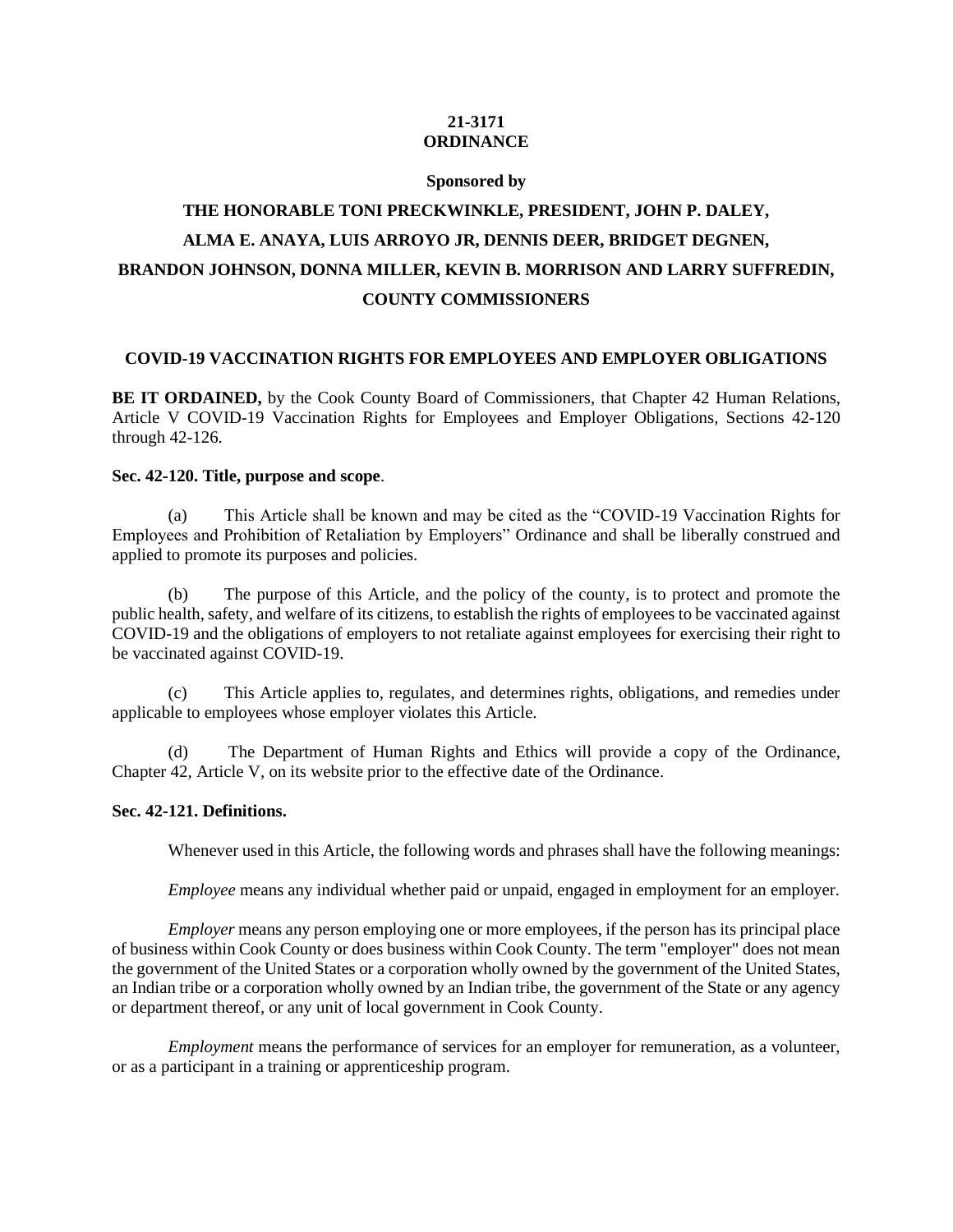*Regular Rate* means the definition applied to that term in 29 U.S.C. Section 207 207(e).

*Shift* means the consecutive hours an employer schedules an employee to work including employerapproved meal periods and rest/break periods.

*Vaccine* and *Vaccinate, in their various forms, means a vaccine against COVID-19 or inoculation with a vaccine against COVID-19.*

#### **Sec. 42-122. Duty to allow employees to vaccinate.**

(a) Where vaccination is voluntarily sought or employer-required, an employer may not require that an employee get vaccinated only during non-shift hours. An employer shall not take adverse action against any employee for taking time during a shift to get a vaccine.

(b) If an employee has paid sick leave or paid time off accrued or otherwise available and requests to use that time to get a vaccine that is not employer required, the employer shall allow the employee to use paid sick leave or paid time off accrued for the purpose of getting vaccinated.

(c) An employer that requires employees to be vaccinated shall compensate the employee(s) for the time, up to four hours per dose, that the employee takes to get vaccinated at the employee's regular rate of pay if the employee's vaccination appointment time is during a shift. An employer that requires that an employee be vaccinated shall not require the employee to use paid time off or paid sick leave to fund the hours of shift missed to get vaccinated.

(d) An employer shall not require, that an employee search for or find a replacement worker to cover the hours or shift during which the employee is absent from employment for vaccination.

## **Sec. 42-123. Retaliation prohibited.**

It shall be unlawful for any employer to discriminate in any manner or take any adverse action against any employee in retaliation for exercising, or attempting in good faith to exercise, any right under this Article, including, but not limited to, disclosing, reporting, or testifying about any violation of this Article or regulations promulgated thereunder. For purposes of this Article, prohibited adverse actions include, but are not limited to, unjustified termination, unjustified denial of promotion, unjustified negative evaluations, punitive schedule changes, punitive decreases in the desirability of work or shift assignments, and other acts of harassment shown to be linked to such exercise of rights. An employer shall not use its absence-control policy to count time off for vaccination as an absence that triggers discipline, discharge, demotion, suspension, or any other adverse activity.

## **Sec. 42-124. Enforcement and penalties.**

(a) *Enforcement.* The Department of Human Rights and Ethics and the Commission on Human Rights shall administer and enforce this Article.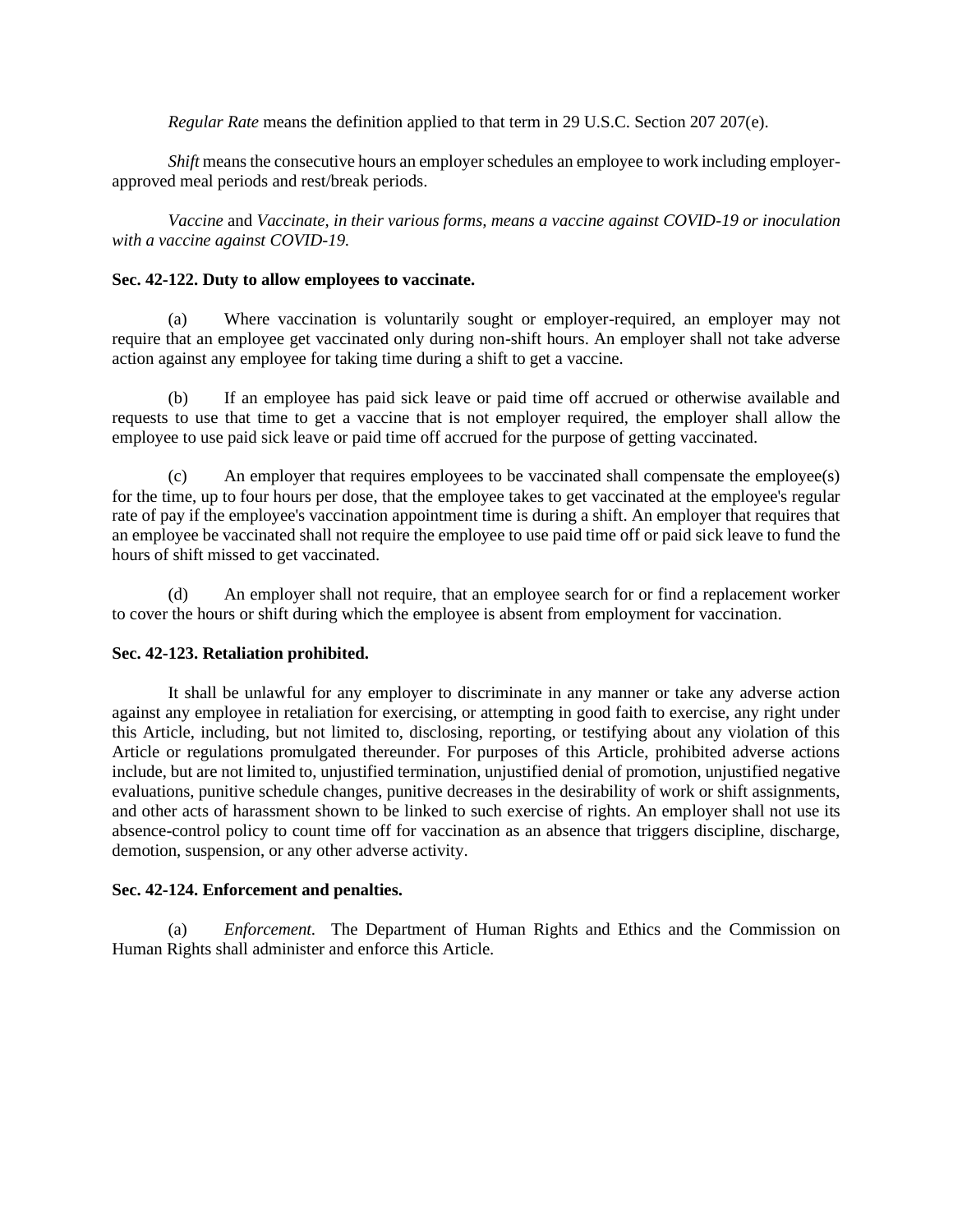# (b) *Procedure.*

# (1) *Complaint process.*

- a. Within 180 days after the date that a violation of this Article is alleged to have been committed or after the complainant learns of the violation, a written complaint may be filed with the Commission. A written complaint may be filed by a party alleging an injury ("complainant") by a violation of this Article, or a complaint may be issued by the Commission. For any continuing violation, the complaint may be filed within 180 days after the last day of the violation.
- b. The complaint shall be in such detail as to substantially apprise any party properly concerned as to the time, place, and facts surrounding the alleged violation. The Commission may reject without prejudice and without investigation any complaint that fails to set forth sufficient evidence to state a prima facie case of a violation of this Article.
- c. The Commission shall serve a copy of the complaint on the party against whom it is made ("respondent") within ten days after it is filed with the Commission. The Commission's failure to meet this or any other deadline shall not prejudice the complainant.
- d. Both the complainant or the respondent may be represented by counsel at any stage of conciliation, investigation, or hearing on the complaint.
- (2) *Investigation process.*
	- a. The Commission shall investigate each complaint to determine whether there is substantial evidence that a violation of this Article has occurred. The investigation shall be completed within 180 days after the filing or issuance of the complaint, unless it is impractical to do so within that time. If the Commission determines that there is not substantial evidence, written notification of the determination shall be served on the complainant and the respondent. The complainant shall have 30 days from receipt of this notice to file with the Commission a request for reconsideration of the Commission's determination.
	- b. Notwithstanding the above-referenced 180-day time period, the Commission may defer investigation of a timely filed complaint when the same complaint, or a substantially similar complaint, has been filed by the complainant with another administrative agency. The Commission shall adopt rules specifying under what circumstances investigation of a complaint may be deferred.
	- c. The Commission may attempt to settle or adjust any complaint by conciliation at any time that the complaint is pending.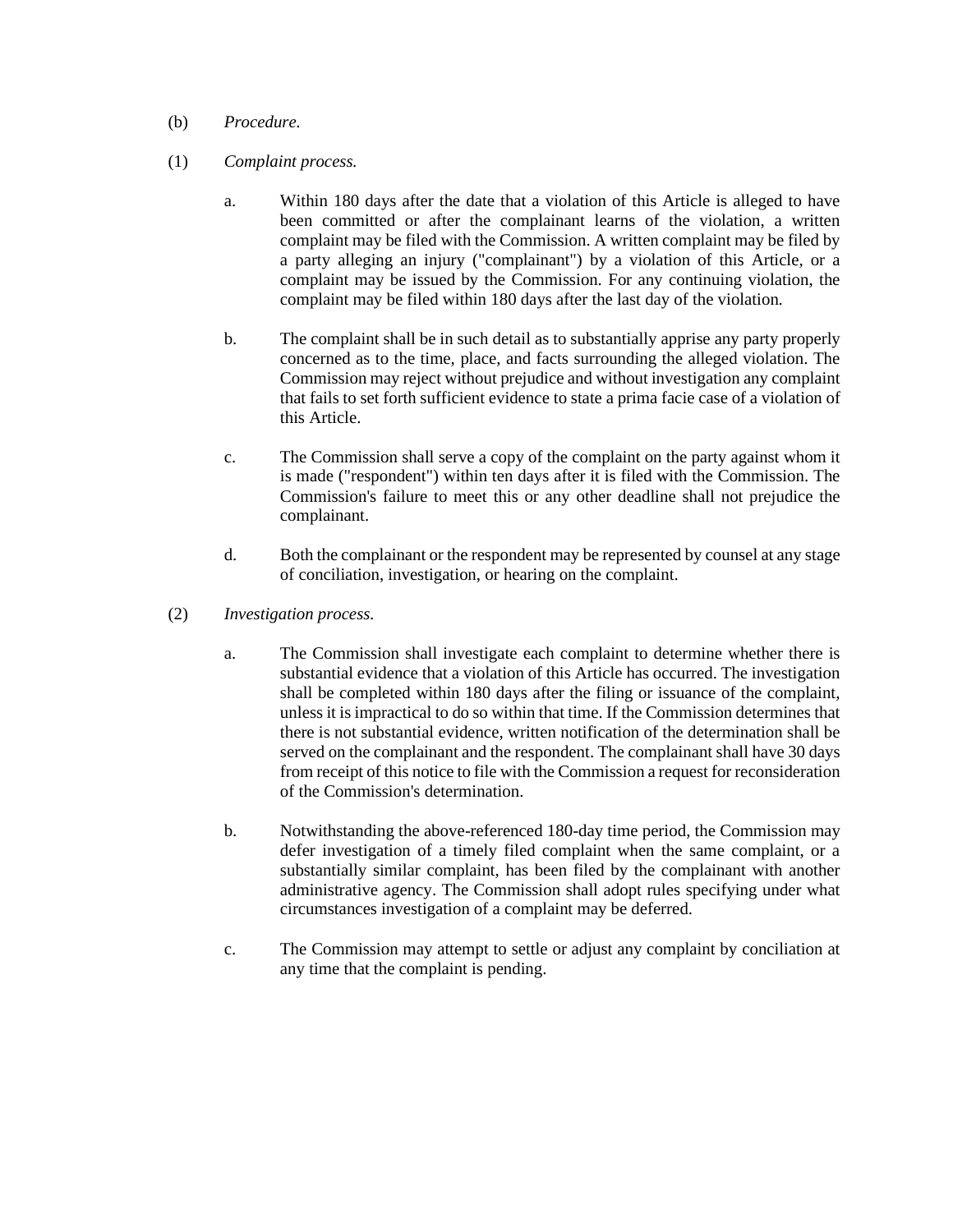- d. The Commission shall issue subpoenas for the appearance of witnesses, the production of evidence, or both, in the course of investigations and hearings. Subpoenas shall be issued where necessity for a full and complete investigation. A subpoena shall be served in the same manner as subpoenas issued under the Rules of the Illinois Supreme Court to compel the appearance of a deponent and shall be subject to the same witness and mileage fees fixed by law for such subpoenas. The Commission shall adopt rules for determining objections to any subpoenas and prescribing any other requirements for subpoenas.
- e. If the Commission concludes at any time following the filing or issuance of a complaint that in order to carry out the purposes of this Article a civil action to preserve the status quo or to prevent irreparable harm is advisable, then the Commission may pursue a civil action for appropriate temporary or preliminary relief pending final disposition of the complaint.
- f. If any person refuses to comply with a Commission subpoena, order, or decision, the Commission may seek judicial enforcement.
- g. The Commission shall adopt liberal rules for discovery so that the complainant and the respondent may each obtain documents and other relevant information in the other's possession.
- h. The Commission shall not disclose, other than to the parties or at the hearing, on the complainant, any evidence obtained in the course of the investigation or conciliation unless otherwise required by law.
- i. The Commission may dismiss a complaint or may enter an order of default against a party for failure to cooperate with the Commission.
- (3) *Hearings.*
	- a. For any complaint where it is determined that there is substantial evidence that a violation has occurred, a hearing shall be conducted by a hearing officer on the complaint. A hearing shall be commenced within 90 days after the determination of substantial evidence that a violation has occurred. All testimony shall be under oath and shall be either recorded or transcribed. The complainant and the respondent shall be allowed to testify, present evidence, and cross-examine witnesses at the hearing.
	- b. The Commission, at the request of any party and upon good cause shown, may at any time consider a request for expedited proceedings. If the Commission determines that any party has an imminent health risk during the proceedings, it may order the proceedings expedited. When an order for expedited proceedings is issued, the processing of the complaint shall take precedence over all matters except other matters of the same expedited character. When such an order is issued, the Commission or any hearing officer shall be authorized to shorten any time period set by this Article or by rule other than the 180-day period for filing complaints.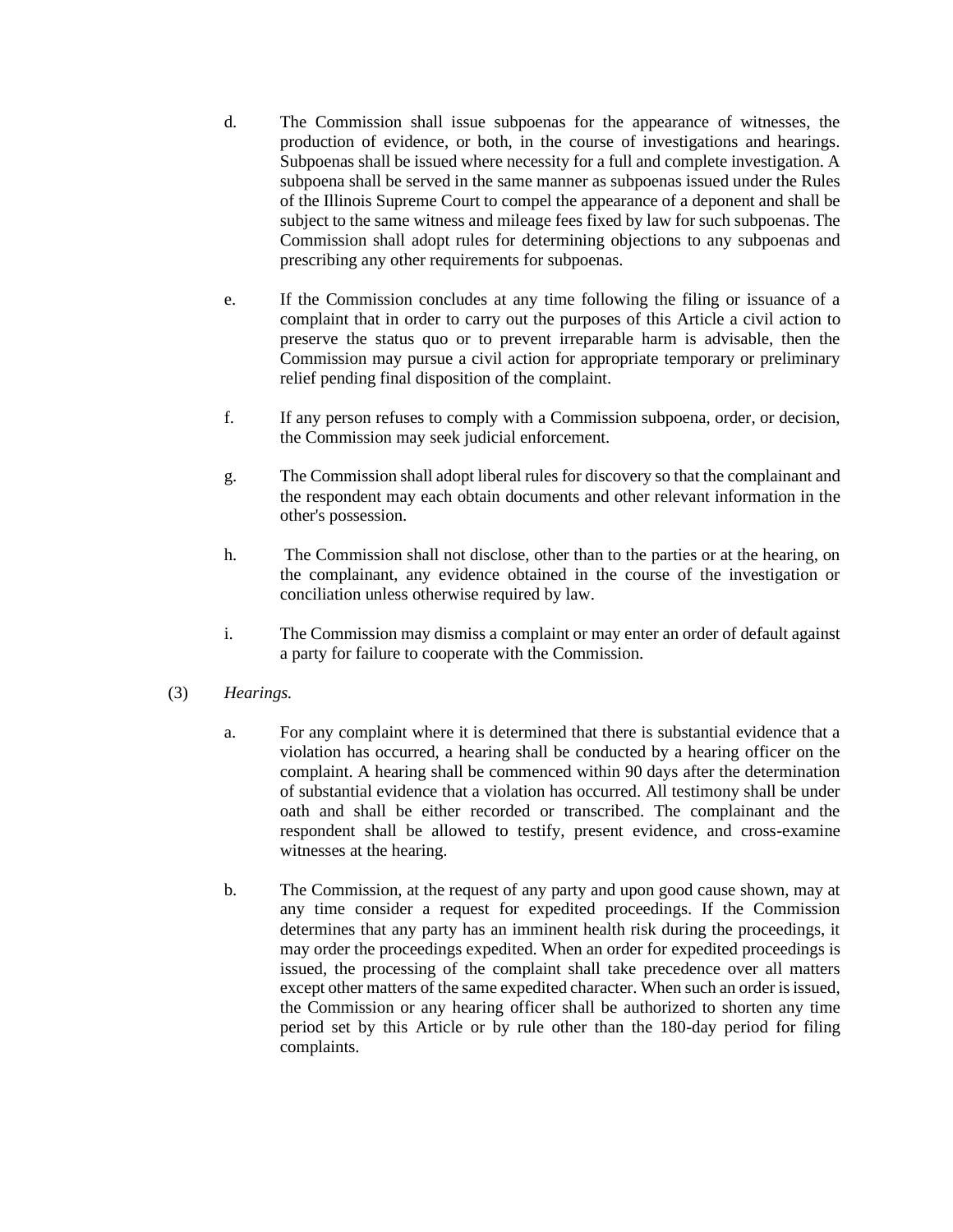# (4) *Decisions.*

- a. The hearing officer hearing the case shall make findings of fact based on the evidence admitted at the hearing and shall also recommend such relief as is appropriate to make a complainant whole. The findings and recommendations shall be served on all parties. Each party shall be given an opportunity to file with the Commission a brief on exceptions to the hearing officer's findings of fact and recommendations.
- b. Subsequent to the filing and consideration by the hearing officer of any briefs on exceptions the Commission shall adopt the findings of fact of the hearing officer if the recommended findings are not contrary to the evidence presented at the hearing. The Commission may adopt, reject, or modify the recommendations of the hearing officer, in whole or in part, or may remand for additional hearing on some or all of the issues presented.
- c. Decisions of the Commission shall be in writing and must be approved by a majority of those Commissioners who vote at a meeting with a quorum. Decisions of the Commission are final orders and shall be served upon the parties. Either party may file with the Commission a request for reconsideration within 30 days of receipt of the Commission's decision.
- d. Any party may seek a writ of certiorari from the Chancery Division of the Circuit Court of Cook County according to applicable law, appealing any final order or decision of the Commission.
- (c) *Remedies.*
- (1) Relief may include, but is not limited to, an order to:
	- a. Cease the illegal conduct complained of and to take steps to alleviate the effect of the illegal conduct complained of;
	- b. Pay actual damages, as reasonably determined by the Commission, for injury or loss suffered;
	- c. Hire, reinstate, or upgrade the complainant, with or without back pay, or to provide such fringe benefits as the complainant may have been denied;
	- d. Extend to the complainant the full and equal enjoyment of the goods, services, facilities, privileges, advantages, or accommodations of the respondent;
	- e. Pay the complainant all or a portion of the costs, including reasonable attorney's fees, expert witness fees, witness fees, and duplicating costs, incurred in pursuing the complaint before the Commission or at any stage of judicial review;
	- f. Take such action as may be necessary to make the complainant whole, including, but not limited to, awards of interest on the actual damages and back pay from the date of the violation;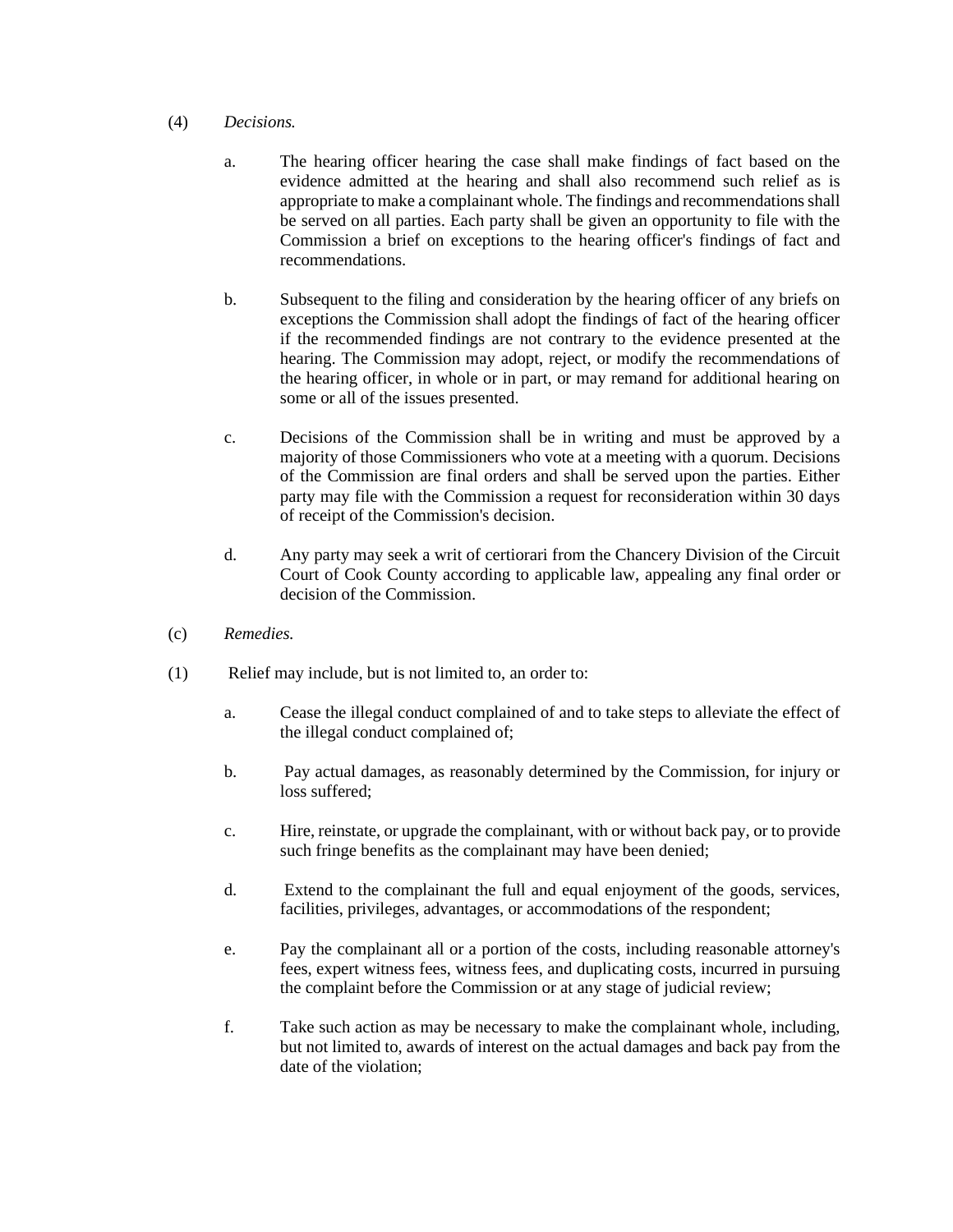- g. File with the Commission a report as to the manner of compliance;
- h. Post in a conspicuous place notices which the Commission may publish or cause to be published setting forth requirements for compliance with this Article or other relevant information which the Commission determines necessary to explain this Article; and
- i. Pay a fine of not less than \$100.00 and not more than \$500.00 for each offense. Every day that a violation shall continue shall constitute a separate and distinct offense.
- (2) All remedies shall be cumulative.
- (d) *Individual right of action.*
- (1) Any individual injured by a violation of this Article shall have cause of action against the violator. It is expressly the intention of this Article to confer an individual rights of action which may be redressed in the courts in accordance with paragraphs  $(2)$ ,  $(3)$ ,  $(4)$ , and  $(5)$ of this Subsection (d).
- (2) Subsequent to a complaint being timely filed with the Commission, where such complaint alleges a violation(s) under Sections 42-122 and 42-123 this Article, and prior to an evidence finding a complainant may request of the Commission to have the claims asserted in that complaint decided in a civil action in a court of general jurisdiction. The Commission in its discretion may approve the request and shall issue a written authorization to the complainant to proceed before such a court. Upon receipt of the written authorization the complainant shall give notice of his or her decision to proceed to court to the Commission and to all other complainants and respondents to whom the complaint relates. Under this paragraph a complainant has 90 days from the date the written authorization is received within which to bring suit. The Commission shall adopt rules specifying what the Commission may consider in determining whether to grant or deny a request to proceed to court.
- (3) Subsequent to a complaint being timely filed with the Commission, where such complaint alleges violation(s) under Section 42-122 and 42-123 of this Article, and subsequent to a finding of substantial evidence a complainant may elect to have the claims asserted in the complaint decided in a civil action in a court of general jurisdiction. This election must be made not later than 20 days after all parties are notified of the Commission's finding of substantial evidence. If the election is not made within the specified time period the Commission shall retain jurisdiction of the complaint. The complainant shall give notice of election to the Commission and to all other complainants and respondents to whom the complaint relates. The Commission shall issue a written authorization to the complainant to proceed before such a court. A complainant who chooses to proceed to court has 90 days from the date the written authorization is received within which to bring suit.
- (4) The filing by a complainant or respondent of a complaint in any court based on some or all of the same issues as are raised in a complaint before the Commission shall automatically terminate the jurisdiction of the Commission over the complaint. In such a case, the Commission shall dismiss the complaint either on its own motion or on the motion of either party.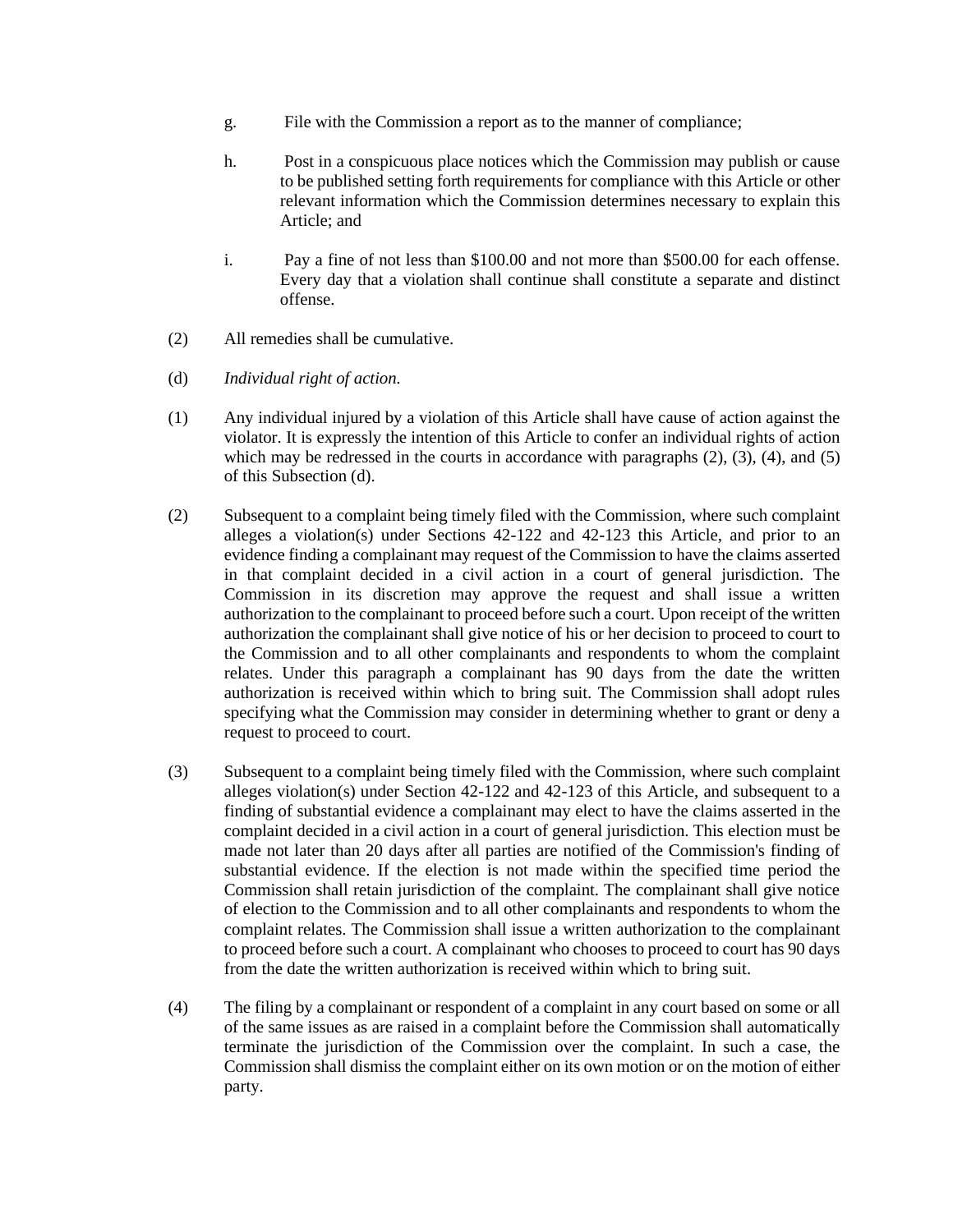- (5) Final disposition of a complaint by the Commission shall bar a suit in the courts on this Article over the same issues, except a suit to review judicially the decision of the Commission.
- (6) The Commission may seek to intervene in any civil action filed by a complainant or respondent pursuant to paragraphs (2) and (3) of this Subsection (d).

(e) *Additional duties.* The Commission shall have such additional duties as reasonably flow from its responsibilities, including, but not limited to:

- (1) Issuing such other rules and regulations as may be necessary to implement its powers, including rules of evidence and procedure for hearings.
- (2) Conducting research, public forums, and educational programs on tensions between various groups within society, or practices of unlawful discrimination; conducting public hearings to ascertain the status and treatment of various racial, ethnic, religious, cultural, and social groups within society, means of alleviating discrimination and bias, and means of improving human relations within the County; and issuing such publications as may assist in the performance of its function.
- (3) The Commission shall file a quarterly written report with the Cook County Board of Commissioners. The reports shall be filed with the Human Relations Committee during the third week of January, April, July, and October and shall include the following information for complaints filed or resolved during the preceding quarter:
	- a. A list, including the file number and nature, of each complaint filed with the Human Rights Commission of Cook County under this Article.
	- b. A list, including the file number and outcome, of each complaint resolved by the Commission, indicating whether each complaint was resolved in favor of the complainant or respondent.

## **Sec. 42-125. - Applicability.**

(a) As provided in Article VII, Section 6(c), of the State of Illinois Constitution of 1970, if this Article conflicts with an Ordinance of a municipality, the municipal Ordinance shall prevail within its jurisdiction.

(b) If a municipal Ordinance regulates conduct, which is prohibited under this Article and provides remedies, this Article shall not apply within that municipal jurisdiction with respect to such conduct. In all other circumstances, this Article shall be enforceable within the municipal jurisdiction to the extent permitted under the Illinois Constitution.

(c) Unless otherwise provided by Ordinance, this Article shall be repealed of its own accord, without further action County Board, when the Director of the Cook County Public Health Department makes a written determination that the threat to public health posed by COVID-19 has diminished to the point that this Article can safely be repealed.